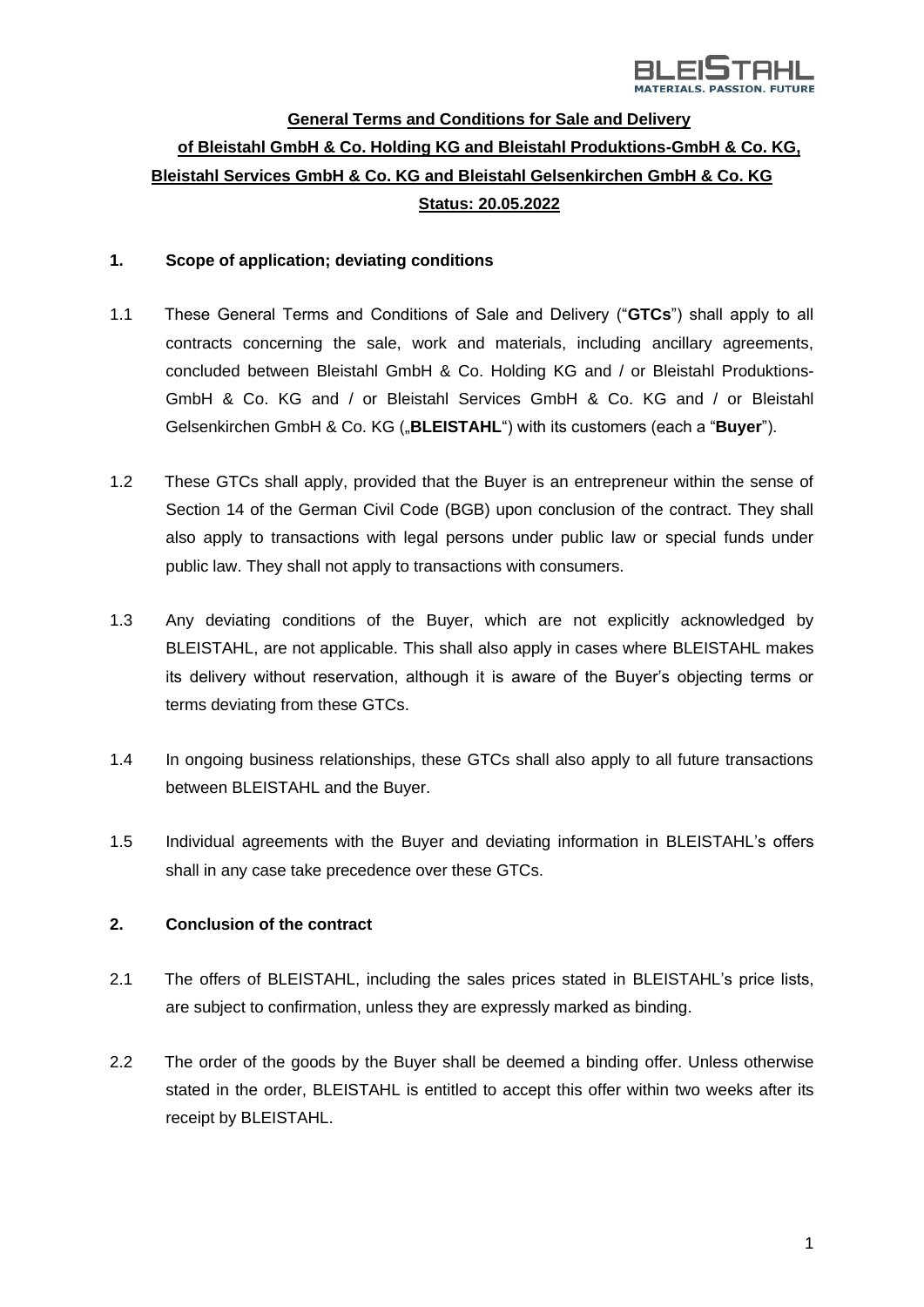

# **3. Product documents; execution documents; statutory requirements; obligations of the Buyer**

- 3.1 Documents, illustrations, drawings, performance specifications as well as weight and dimensional data indicated in catalogues, product sheets and/or on BLEISTAHL's websites reflect only approximate values. They do not constitute information about the quality of the goods, unless designated explicitly as binding. BLEISTAHL reserves the right to make improvements and changes to the extent customary in the trade and reasonable for the Buyer.
- 3.2 All illustrations, photographs, drawings and other documents accompanying BLEISTAHL's offers and deliveries shall remain the property of BLEISTAHL and shall be returned to BLEISTAHL after termination of the contract, unless this is included in the scope of delivery of the purchased goods.
- 3.3 In all other cases, the illustrations, photographs, drawings and other documents may not be reproduced or made available to third parties in any form without the prior consent of BLEISTAHL. Unless BLEISTAHL has given its consent, the illustrations, drawings and other documents may only be made accessible to a third party with the simultaneous resale of the goods to the third party. The legal restrictions of the copyright are not affected by this regulation.
- 3.4 If the Buyer has to provide any documents, it shall be responsible for their completeness, correctness and for the timeliness of their provision.
- 3.5 Upon request, the Buyer shall provide BLEISTAHL with all information necessary for compliance with the statutory requirements and shall assist BLEISTAHL in this respect (e.g. with regard to EU confirmation of arrival, CE marking, RoHs, Reach, etc.). The Buyer shall comply with export and/or import conditions and restrictions as well as technical standards and standard requirements. Upon request, the Buyer shall provide BLEISTAHL with all relevant information and shall indemnify BLEISTAHL against all claims and sanctions in the event of culpable non-compliance by the Buyer with the conditions and restrictions.

#### **4. Prices; terms of payment; exclusion of offsetting and retention**

4.1 Unless agreed otherwise, sale and delivery shall be effected on the basis of the prices stated in BLEISTAHL's offers, based on the cost calculations at the time the offer was made. Unless agreed otherwise, the prices are net prices in Euro ex works, Bleistahl GmbH & Co. Holding KG, Osterfeldstr. 51, 58300 Wetter, Germany / Bleistahl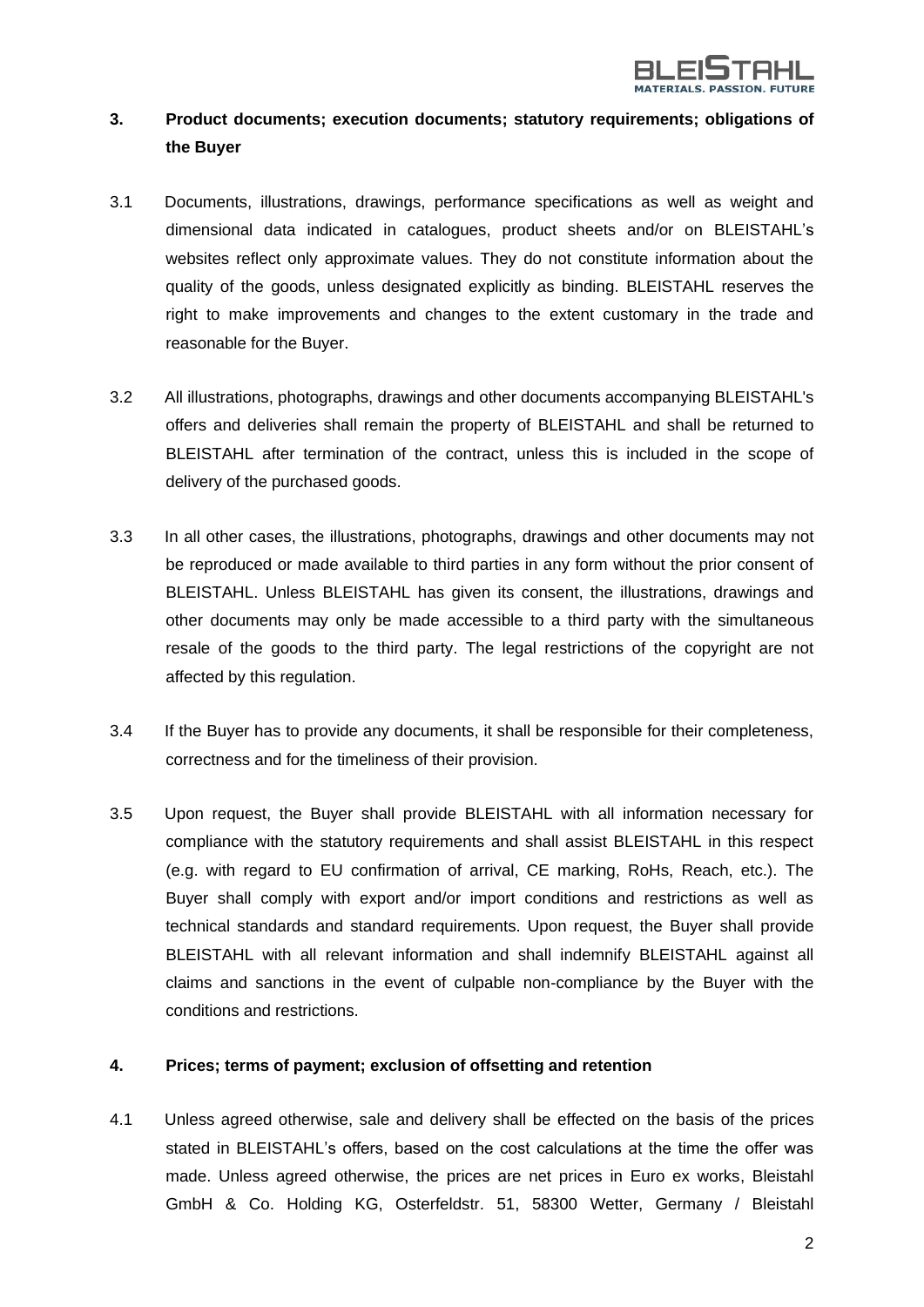

Produktions- GmbH & Co. KG; Osterfeldstraße 51, 58300 Wetter / Bleistahl Services GmbH & Co. KG, Osterfeldstraße 51, 58300 Wetter, Germany / Bleistahl Gelsenkirchen GmbH & Co. KG; Emscherstraße 62, 45891 Gelsenkirchen, Germany, ("ex works" Incoterms 2020), plus any applicable VAT and other taxes and duties incurred for the execution of the purchase order.

- 4.2 Unless otherwise agreed by the parties, all invoices for deliveries (or other services) shall be paid within 30 days of the invoice date and without any deduction. As regards the timeliness of the payment, the date on which the amount is received by BLEISTAHL shall be decisive.
- 4.3 If the Buyer is in default of payment, BLEISTAHL may charge interest in accordance with the statutory provisions. The right to claim higher damages caused by delayed performance is reserved.
- 4.4 Cheques and bills of exchange are accepted only after special agreement and only on account of performance, whereby any expenses and discounts are charged to the Buyer.
- 4.5 Irrespective of the term of any cheques and bills of exchange accepted on account of performance, BLEISTAHL's claims become due and payable immediately if the Buyer has seriously breached any contractual agreements and is responsible for such a breach. In this case, BLEISTAHL is entitled to execute or provide any outstanding deliveries or services only against advance payment or security.
- 4.6 The Buyer is only entitled to offsetting against counterclaims if the counterclaims are undisputed, or have been finally and non-appealable established. The Buyer is only entitled to exercise a right of retention if the counterclaims are undisputed or have been finally and non-appealable established and if they are based on the same contractual relationship.

# **5. Delivery, passing of risk; consequences of late delivery; force majeure; reservation of self-supply**

5.1 Unless agreed otherwise, deliveries are effected ex works, Bleistahl GmbH & Co. Holding KG, Osterfeldstr. 51, 58300 Wetter, Germany / Bleistahl Produktions- GmbH & Co. KG; Osterfeldstraße 51, 58300 Wetter / Bleistahl Services GmbH & Co. KG, Osterfeldstraße 51, 58300 Wetter, Germany / Bleistahl Gelsenkirchen GmbH & Co. KG; Emscherstraße 62, 45891 Gelsenkirchen, Germany, ("ex works" Incoterms 2020). The place of performance for the delivery is also located there. At the request and cost of the Buyer, the goods will be sent to another place of destination (sales shipment). Unless agreed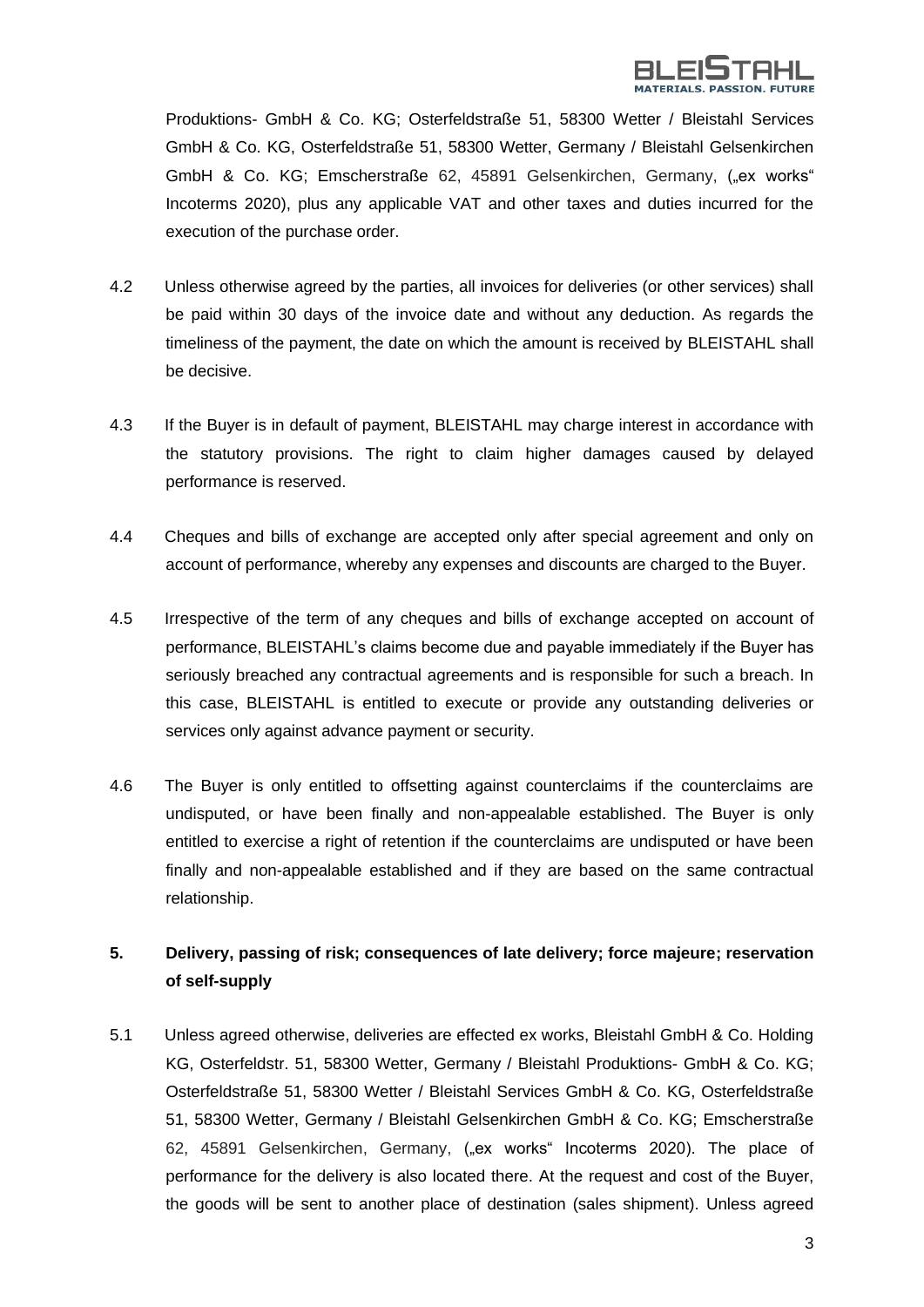

otherwise, BLEISTAHL shall be entitled to determine the type of shipment itself (in particular, the transport company, shipping route, and packaging).

- 5.2 Delivery periods and/or delivery dates promised by BLEISTAHL are always approximate unless a fixed period or date has been promised or agreed. BLEISTAHL's duty of delivery shall be suspended as long as BLEISTAHL has not received the execution documents as well as all documents and information necessary or useful for the execution of the order, or as long as the Buyer is in default vis-à-vis BLEISTAHL regarding any other liability. In this respect, BLEISTAHL reserves the right to put forward the defence of nonperformance of the contract.
- 5.3 If the Buyer is in default of acceptance or culpably violates other duties of cooperation, BLEISTAHL shall be entitled to have compensated the damage incurred by BLEISTAHL in this respect, including any additional expenses. BLEISTAHL reserves any further claims or rights. The risk of accidental loss or accidental deterioration of the goods shall pass to the Buyer as of the time when the Buyer is in default of acceptance or payment.
- 5.4 BLEISTAHL is entitled to make partial deliveries as are customary in the trade if: the partial delivery is not precluded by contract, it can be used by the Buyer for the purpose stipulated in the contract, delivery of the remaining goods ordered is ensured and if the Buyer does not incur substantial extra expenditure or additional costs as a result (unless the seller agrees to pay for these costs). Complaints regarding partial deliveries do not release the Buyer from its obligation to accept the residual quantity of the goods ordered as stipulated in the contract.
- 5.5 In the event of force majeure or other events, which are unforeseeable upon conclusion of the contract and unavoidable in spite of reasonable care applied in accordance with the individual circumstances, such as pandemics, epidemics, war, natural disasters, plant disorders, legal strikes, lock-outs, governmental orders or bans on imports and exports, the delivery periods/dates shall be extended by the duration of the impairment and a reasonable lead time. If such impairments lead to a delay in performance of more than three months, both parties may rescind the contract. If, due to the aforementioned circumstances, delivery becomes impossible or unreasonable, without BLEISTAHL being responsible, BLEISTAHL shall be entitled to rescind the contract in whole or in part with respect to the portion of the contract not yet fulfilled. In this case, the Buyer shall not be entitled to any damage claims against BLEISTAHL. Any statutory rights of rescission shall not be affected thereby.
- 5.6 If the Buyer has to set a reasonable period of grace in order to exercise any rights vis-àvis BLEISTAHL, this period of grace shall be at least two weeks.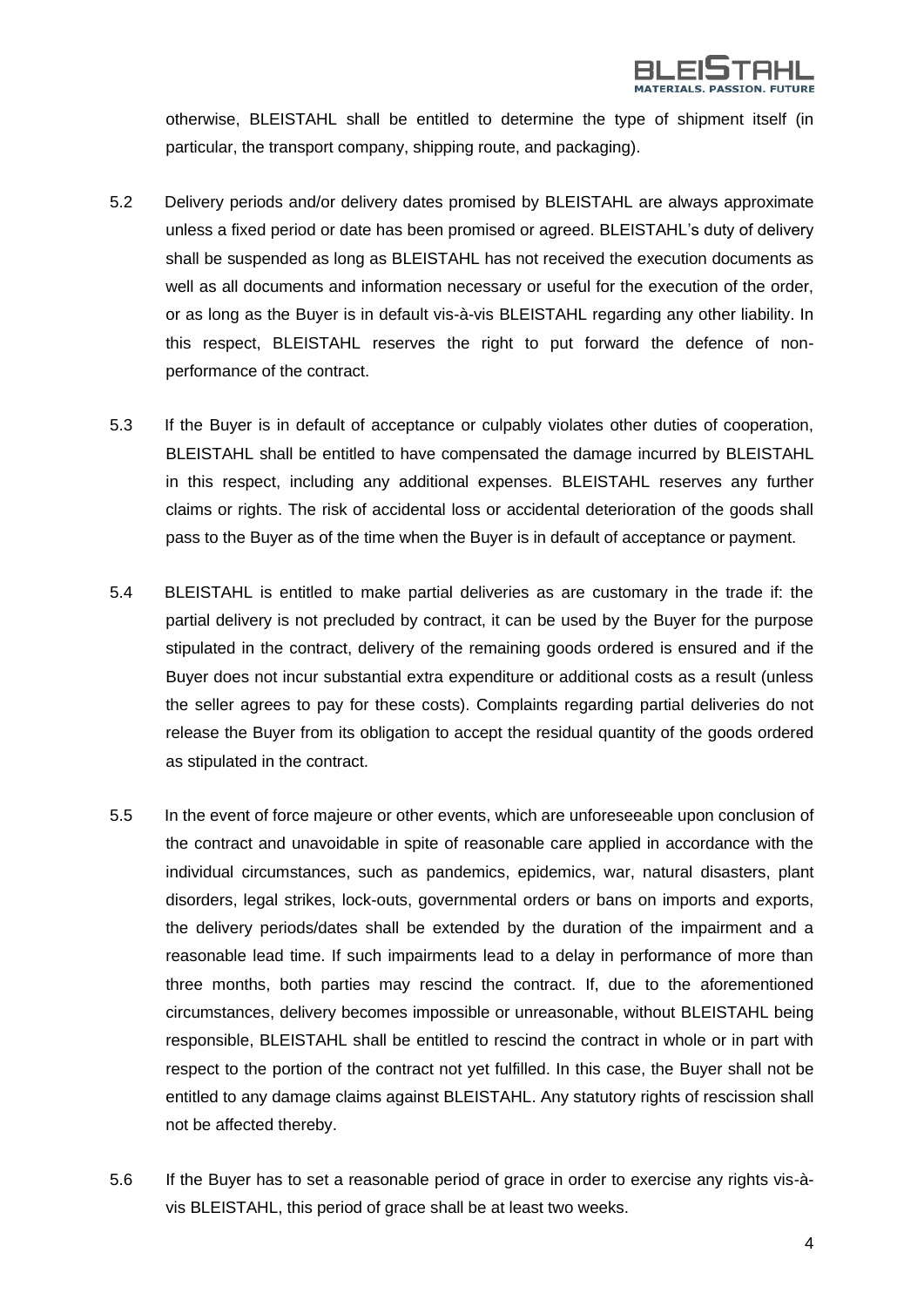

5.7 If BLEISTAHL itself is not supplied although BLEISTAHL has placed orders at reliable suppliers, BLEISTAHL shall be released from its performance obligation and may withdraw from the contract. BLEISTAHL is obligated to immediately inform the Buyer of the non-availability of the goods and will immediately reimburse any payment already made by the Buyer.

#### **6. Defects; warranty rights ; limitation period**

- 6.1 Warranty rights are governed by statutory law, as modified by the following provisions of this clause 6. These GTCs do not provide any guarantees.
- 6.2 The Buyer is obliged to carefully inspect the goods delivered immediately after their arrival at the place of destination. The Buyer has to notify BLEISTAHL of any apparent defects within seven working days from delivery, timely dispatch of the notice being sufficient for compliance with this deadline. Hidden defects must be notified to BLEISTAHL immediately, but no later than within seven working days from their discovery. Each notice of complaint must be made in writing. If the Buyer was able to recognize the defect at an earlier time during normal use, this earlier time shall be decisive for the start of the notice period. If the Buyer fails to carry out the proper inspection and/or to report any defects, BLEISTAHL's liability for unreported defects shall be excluded, unless BLEISTAHL maliciously failed to disclose the defect.
- 6.3 At BLEISTAHL's request, any defective goods are to be returned to BLEISTAHL, carriage free. In the event of a justified notice of defects, BLEISTAHL will reimburse the costs for the cheapest method of dispatch; this does not apply if the costs are increased because the delivered goods are located at a place other than the place of their intended use. If the notice of defects is unjustified, BLEISTAHL is entitled to request reimbursement of the costs incurred hereby from the Buyer, except the Buyer is not responsible for the unjustified notice of defects.
- 6.4 In the event of a defect reported in time, the Buyer is, at BLEISTAHL's discretion, entitled to rectification or substitute delivery of non-defective goods (jointly referred to as "**Subsequent Performance**"). The Buyer must give BLEISTAHL the time and opportunity necessary for Subsequent Performance, in particular hand over the defective goods for purposes of inspection. Subsequent Performance takes place at the place of original delivery or – to the extent BLEISTAHL is of the opinion that it is necessary for proper Subsequent Performance – at BLEISTAHL's premises; it is deemed to have failed, at the earliest, after two unsuccessful attempts. In the event of substitute delivery, the Buyer shall return the defective goods to BLEISTAHL in accordance with the statutory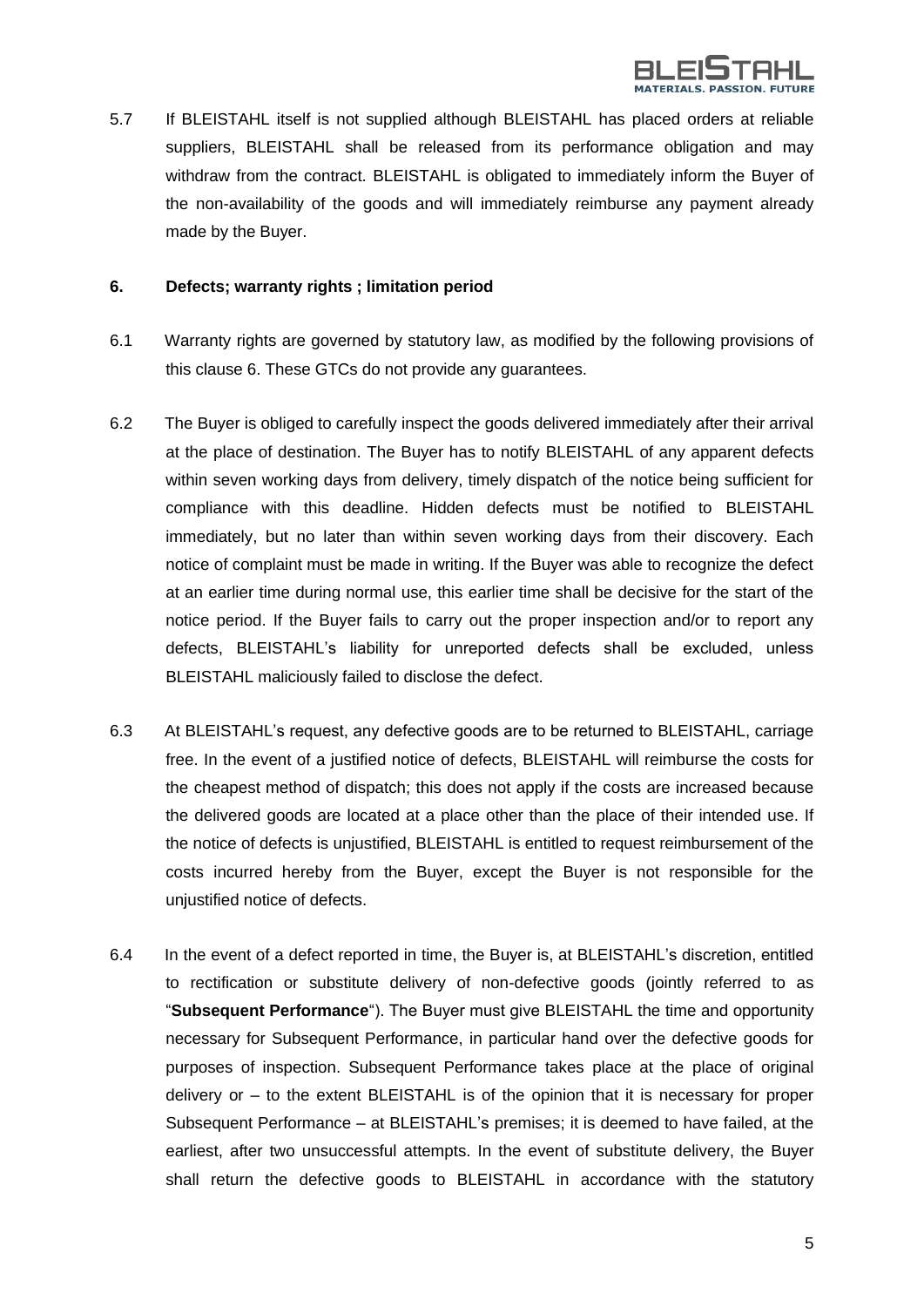

provisions. The defective goods replaced become the property of BLEISTAHL unless they are still the property of BLEISTAHL anyway.

- 6.5 The expenses which are necessary for the purpose of Subsequent Performance, in particular, transport, travel, labour and material costs, shall be borne by BLEISTAHL, provided that a defect actually exists. Otherwise, BLEISTAHL shall be entitled to demand from the Buyer reimbursement of any costs incurred due to the unjustified request, unless the Buyer was unable to recognize that no defect existed. Subsequent Performance does not include the disassembly or the reassembly of the defective goods if BLEISTAHL was originally not obliged to perform the assembly.
- 6.6 Notwithstanding any statutory provisions, no warranty rights shall exist if any damage is the result of inappropriate treatment of the goods. Furthermore, the warranty is excluded in particular if the Buyer modifies the goods or has them modified by a third party without BLEISTAHL's consent and if as a result elimination of defects is rendered impossible or unreasonably difficult. In any case, the Buyer shall bear all additional costs for the elimination of defects caused by the modification.
- 6.7 In the event of defects in components or products of other manufacturers, which BLEISTAHL is unable to remedy for licensing or actual reasons, BLEISTAHL shall, at its option, reimburse its warranty claims against the manufacturers and suppliers for account of the Buyer or assign it to the Buyer. Warranty claims against BLEISTAHL for such defects shall only exist under the other conditions and in accordance with these GTCs if the judicial enforcement of the aforementioned claims against the manufacturer or supplier was unsuccessful or is futile, for example due to insolvency.
- 6.8 The Buyer is only entitled to claims for compensation for damages due to defects to the extent BLEISTAHL's liability pursuant to clause 7 is not excluded or limited. Any additional claims or claims other than those governed by this clause 6 due to a defect are excluded.
- 6.9 Notwithstanding Section 438 (1) no. 3 BGB, the general limitation period for claims from defects of quality and title is one year from delivery. Insofar as an acceptance has been agreed upon, the limitation period shall begin with the acceptance. However, if the goods relate to a building or an item that is used for a building in accordance with its normal method of use and has caused this building to be defective (building materials), the limitation period is five years from delivery in accordance with statutory provisions (Section 438 (1) no. 2 BGB). Any other special statutory provisions regarding the statute of limitations (in particular, Section 438 (1) no. 1 and (3), Section 445b BGB) shall also not be affected. The aforementioned limitation periods of the law governing purchases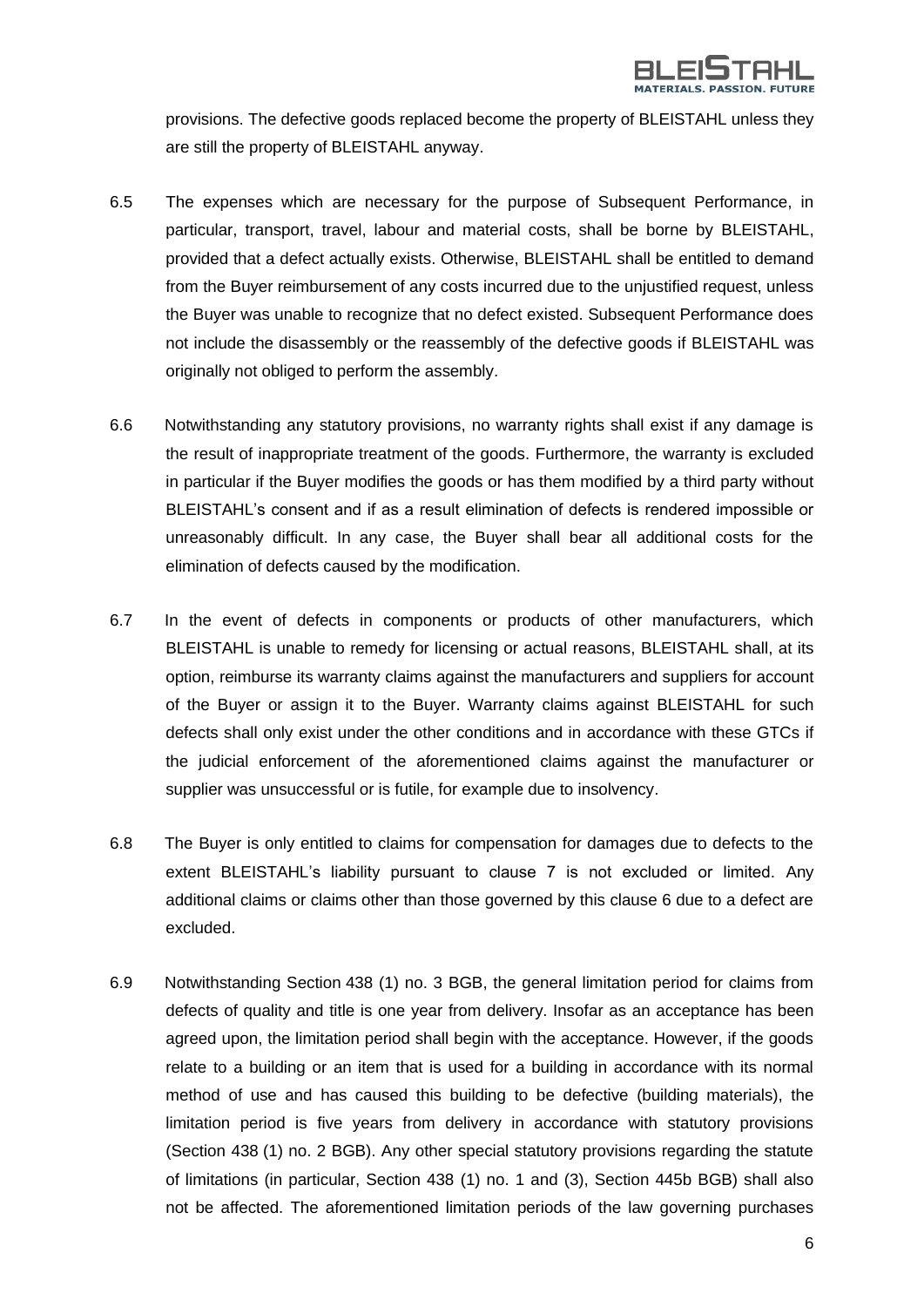

shall also apply to contractual and non-contractual claims for damages of the Buyer which are due to a defect in the goods, unless the application of the regular legal statute of limitations pursuant to Sections 195, 199 BGB would lead to a shorter limitation period in the individual case. The Buyer's damage claims due to intent or gross negligence and/or injury to life, limb or health as well as under the German Product Liability Act shall become time-barred exclusively in line with statutory periods of limitation.

## **7. Liability**

- 7.1 BLEISTAHL shall only be liable for gross negligence and intent as well as for a breach of duties the performance of which is a prerequisite for the proper execution of the contract and on the compliance of which the Buyer is regularly entitled to rely on ("**Essential Obligations**").
- 7.2 In respect of a slightly negligent breach of an Essential Obligation, BLEISTAHL's liability is limited to the typical damage foreseeable upon conclusion of the contract.
- 7.3 BLEISTAHL is not liable for a slightly negligent breach of contractual duties that are not Essential Obligations.
- 7.4 Insofar as BLEISTAHL's liability is limited or excluded, this also applies to the liability of BLEISTAHL's employees, representatives or vicarious agents.
- 7.5 The aforementioned limitations or exclusions of liability do not apply if BLEISTAHL has maliciously failed to disclose a defect, has assumed a guarantee or a procurement risk, is liable on the basis of the German Product Liability Act, and in the event of bodily injury (injury of life, limb and health). This does not lead to a change in the burden of proof to the detriment of the Buyer.

#### **8. Reservation of title**

- 8.1 The following reservation of title serves to secure all existing current and future claims of BLEISTAHL against the Buyer resulting from the ongoing business relationship between BLEISTAHL and the Buyer, including all balance claims from current accounts (hereinafter referred to as "**Secured Claims**").
- 8.2 All goods supplied by BLEISTAHL remain the property of BLEISTAHL until the full payment of all Secured Claims. The goods supplied and any goods that replace these and are subject to the reservation of title pursuant to the provisions below are hereinafter referred to as "**Reserved Goods**".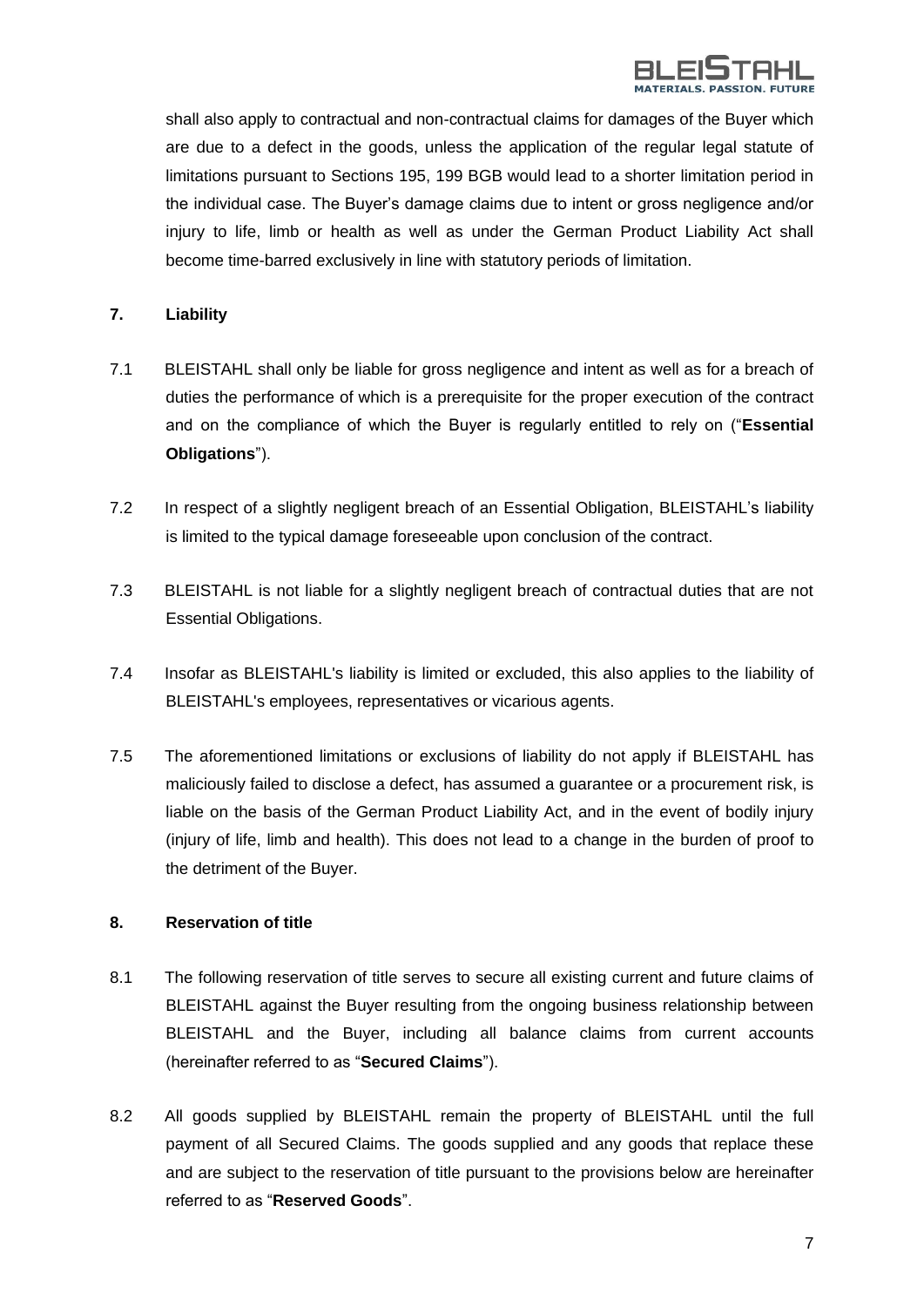

- 8.3 If the Buyer processes, combines or mixes the Reserved Goods with goods of another origin to new items or a mixed stock, BLEISTAHL is entitled to co-ownership in the proportion of the value of the Reserved Goods (final invoice amount including VAT) at the time of supply to the value of the other goods processed, combined or mixed (final invoice amount including VAT) at the time of processing, combining or mixing. The co-ownership share is deemed to be Reserved Goods within the sense of clause 8.2. In the event that no such acquisition of ownership occurs for BLEISTAHL, the Buyer hereby now transfers as a security its future ownership or – in the aforementioned proportion – its co-ownership in the new item or mixed stock created to BLEISTAHL. BLEISTAHL hereby accepts this transfer.
- 8.4 If the Reserved Goods are combined or inseparably mixed with other items to a uniform item and if any of the other items can be regarded as the main item within the sense of Section 947 BGB, the Buyer, if it is the owner of the main item, hereby now transfers to BLEISTAHL the proportionate co-ownership in the uniform item in the proportion of the value of the Reserved Goods (final invoice amount including VAT) at the time of supply to the value of the main item (final invoice amount including VAT). BLEISTAHL hereby now accepts this transfer. The co-ownership share is regarded as Reserved Goods within the sense of clause 8.2.
- 8.5 The Buyer shall retain the Reserved Goods on behalf of BLEISTAHL at no cost. The Reserved Goods may neither be pledged nor assigned as collateral to third parties before payment in full of the Secured Claims.
- 8.6 The Buyer is obliged to handle the Reserved Goods with care. In particular, he is obliged to insure the Reserved Goods sufficiently at his own expense against fire, water and theft damage at reinstatement value. If maintenance and inspection work is necessary for the proper care of the Reserved Goods, the Buyer must perform such work in due time at his own expense. However, this shall only apply insofar as the costs thereby incurred are within the scope of the customary.
- 8.7 The Buyer shall refer immediately to BLEISTAHL's ownership in the event of pledging, seizure or other dispositions or interventions by third parties regarding the Reserved Goods and to notify BLEISTAHL thereof in writing in order to enable BLEISTAHL to exercise its ownership rights, in particular to bring legal action pursuant to Section 771 of the German Code of Civil Procedure (ZPO). The Buyer shall bear all judicial or extrajudicial costs that are necessary to eliminate the intervention and to recover the Reserved Goods, provided that these costs cannot be collected from the third parties.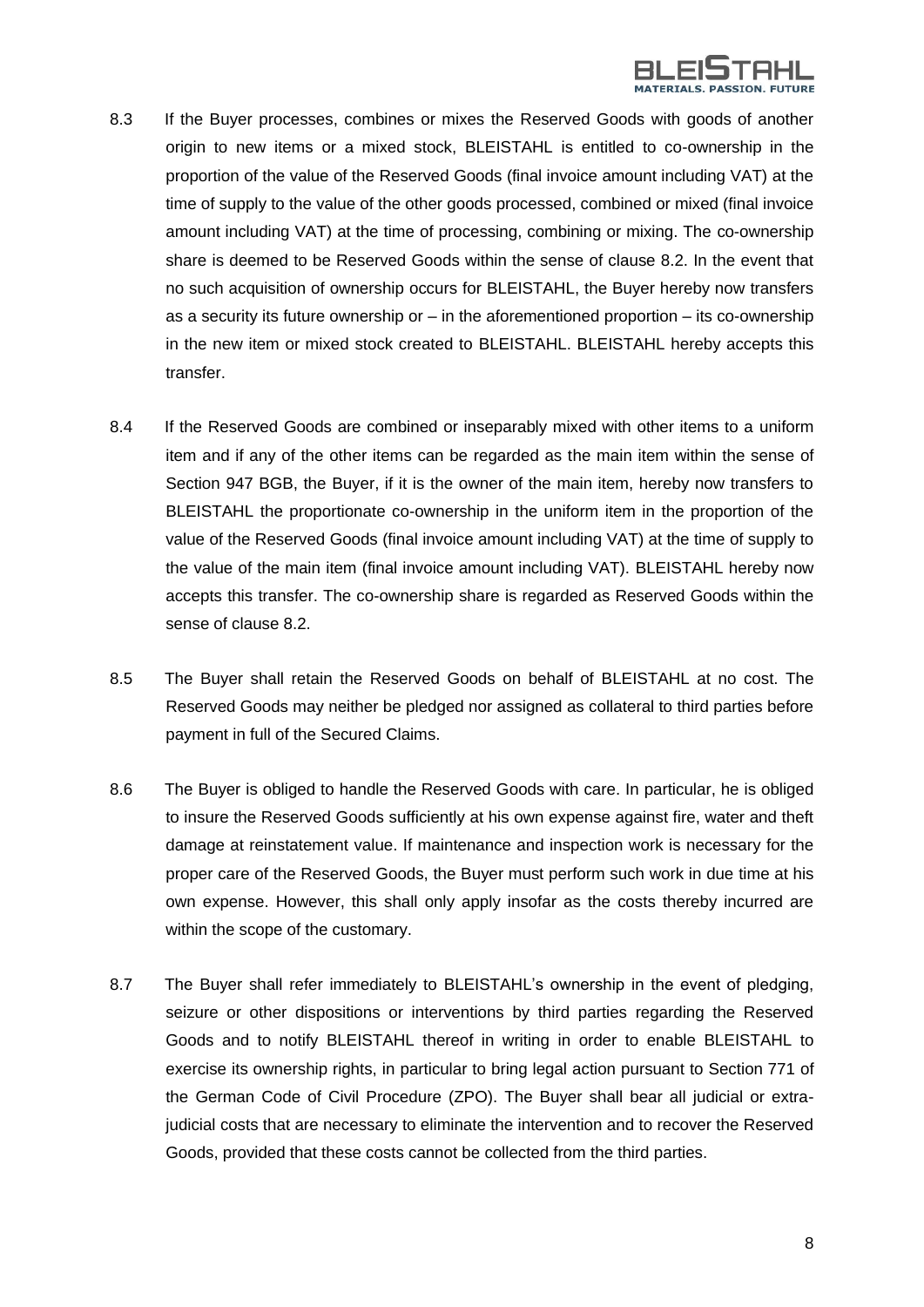

- 8.8 The Buyer is entitled to sell the Reserved Goods supplied in the ordinary course of business if it is ensured that its claims from the resale pursuant to clauses 8.9 to and including 8.11 have been transferred to BLEISTAHL.
- 8.9 If the Reserved Goods are resold, the Buyer herewith now assigns to BLEISTAHL the resulting claim against the Buyer on account of security as well as the claims that replace the Reserved Goods or that accrue in respect of the Reserved Goods, such as insurance claims or claims resulting from unlawful acts in the event of loss or destruction, including all balance claims under current accounts. BLEISTAHL hereby now accepts this assignment.
- 8.10 If the Customer sells the Reserved Goods together with other goods not supplied by BLEISTAHL, the assignment of the claim from the resale shall only apply to the amount of the value of the Reserved Goods (final invoice amount including VAT) at the time of delivery. In the case of the sale of goods in which BLEISTAHL has co-ownership in accordance with Section 8.3 or 8.4, the assignment of the claim shall apply in the amount of this co-ownership share. The Buyer also assigns to BLEISTAHL to the same extent the claims (including the right to grant a security mortgage) that arise against third parties as a result of the connection of the goods purchased with a land plot. If the Buyer himself is the owner of the land, the advance assignment shall include to the same extent the claims resulting from the sale of the land or of land rights.
- 8.11 The Buyer is revocably authorized to collect the claims resulting from a resale pursuant to the above provisions of this clause 8. BLEISTAHL may revoke the authorization to collection only in accordance with clause 8.12.
- 8.12 If the Buyer fails to meet its obligations under the contract with BLEISTAHL, in particular if it is in default of payment:
	- − BLEISTAHL may prohibit the resale and combining of the Reserved Goods with other goods;
	- BLEISTAHL may rescind the contract in accordance with the general regulations concerning rescission of Section 323 BGB; the taking back of the goods does not constitute rescission of the contract, except that BLEISTAHL has expressly declared such rescission; in the event of rescission, the Buyer's right of possession of the Reserved Goods lapses and BLEISTAHL may demand return of the Reserved Goods; in coordination with the Buyer, BLEISTAHL shall be entitled to enter the Buyer's business premises and take possession of the Reserved Goods at the Buyer's cost and to sell them in the open market or by auction on the most favourable terms without prejudice to any payment and other obligations of the Buyer;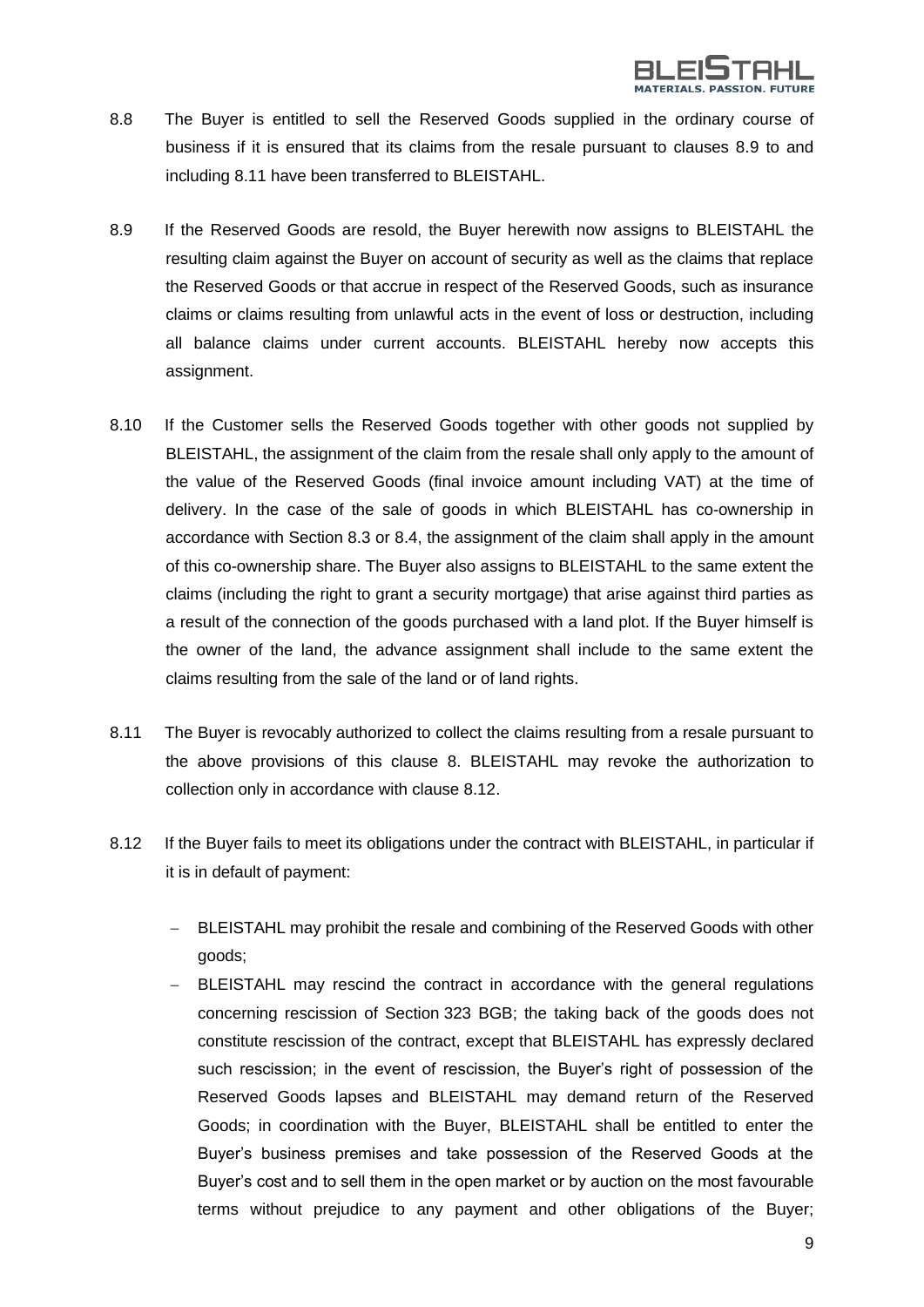

BLEISTAHL will offset the sales proceeds against the Buyer's liabilities after deduction of the costs; any surplus will be paid by BLEISTAHL to the Buyer;

- the Buyer has to inform BLEISTAHL on request of the names of the debtors of the claims assigned to BLEISTAHL in order to enable BLEISTAHL to disclose the assignment and to collect the claims; all proceeds attributable to BLEISTAHL under the assignments are to be forwarded to BLEISTAHL immediately after receipt, when and as soon as BLEISTAHL's claims against the Buyer have become due and payable;
- BLEISTAHL shall be entitled to revoke the collection authorization granted.
- 8.13 Should the realizable value of the securities existing in favor of BLEISTAHL exceed BLEISTAHL's claims by more than 10 %, BLEISTAHL will, at the Buyer's request, release the securities selected by BLEISTAHL.
- 8.14 If BLEISTAHL's reservation of title is no longer valid due to deliveries abroad or for any other reasons, the Buyer shall immediately grant BLEISTAHL any other security in the Reserved Goods or other security for its claims, which is valid under applicable laws and comes as close as possible to the securing effect of the reservation of title. The Buyer authorizes BLEISTAHL, to the extent necessary for the effectiveness of the relevant security (including reservation of title), to enter the security in the required form in public registers, books, or similar documents and/or to disclose it in compliance with applicable regulations, or to do this itself, if necessary. If any costs are incurred from or in connection with the circumstances or actions mentioned in this clause 8.14, these shall be borne by the Buyer.

#### **9. Duties of cooperation and contribution of the Buyer**

- 9.1 The Buyer must fully provide BLEISTAHL with all data, documents, information, tools and items relevant to the performance of deliveries and/or services within a reasonable period of time.
- 9.2 BLEISTAHL is not obliged to check data, documents, information, tools, items or other services provided by the Buyer for completeness and correctness to the extent that there is no reason to do so under consideration of the respective circumstances of the individual case or the obligation to check was not expressly accepted as a contractual obligation.
- 9.3 If, in the course of business, the property rights of third parties are infringed by information or materials provided by the Buyer, the Buyer shall indemnify BLEISTAHL against all claims.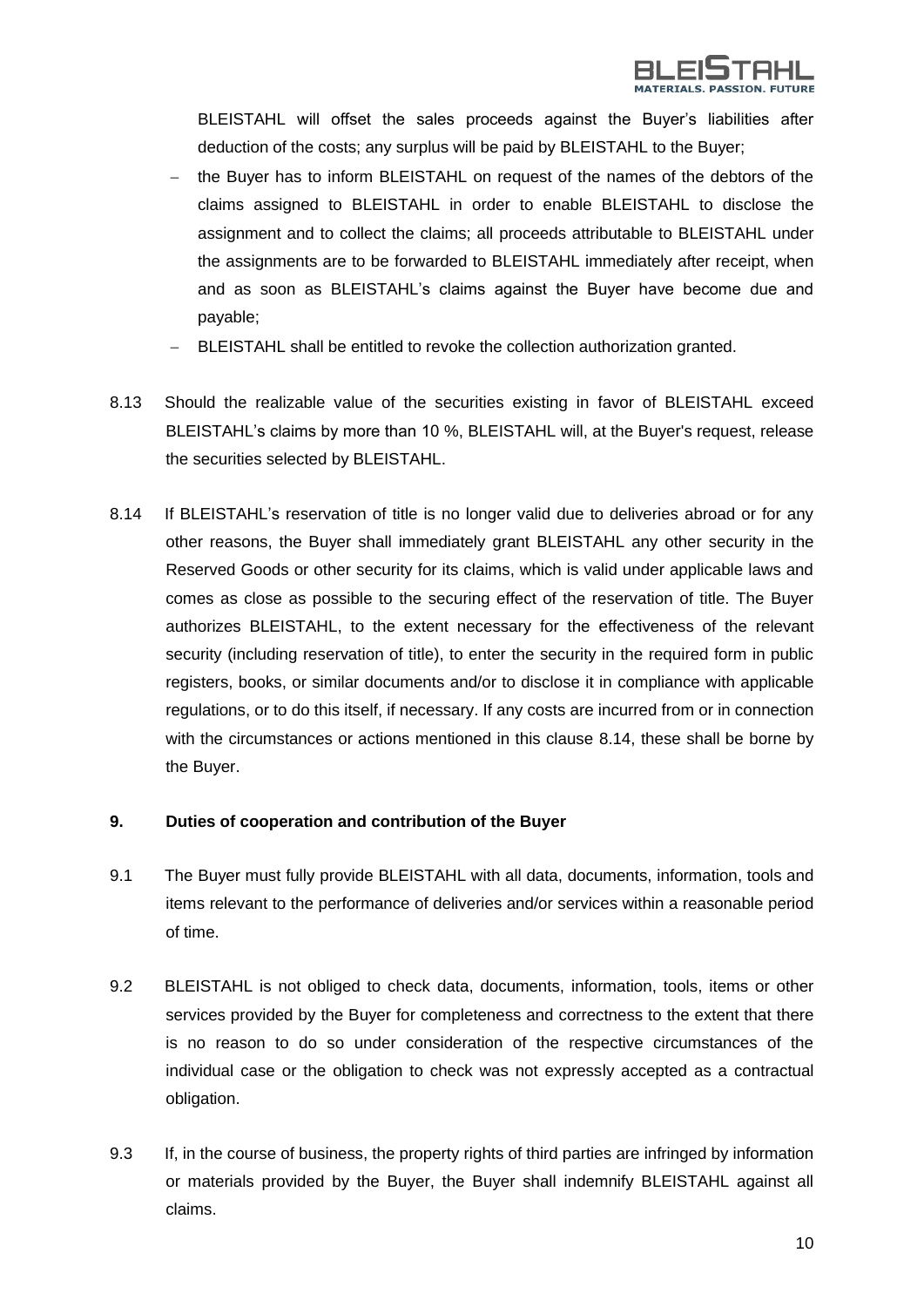

- 9.4 Insofar as work is carried out at the Buyer's premises, BLEISTAHL's employees are to be provided with the necessary workplaces (including heating, electricity, water, etc.), the necessary equipment and heavy tools (e.g. lifting gear, compressors) as well as the required items and materials (e.g. scaffolding timber, wedges, documents, lubricants, fuels) free of charge. In particular, the Buyer must also make the material available necessary for adjustment and testing purposes regarding machines or systems supplied by BLEISTAHL. The Buyer must secure the materials and tools supplied by BLEISTAHL against harmful influences.
- 9.5 The Buyer accepts as an Essential Obligation that all cooperation and contribution services agreed upon or resulting from the nature of the object are provided in the required quality and on the agreed dates without additional costs for BLEISTAHL. To the extent necessary, the Buyer shall make his own personnel available for this purpose.

#### **10. Applicable law and place of jurisdiction**

- 10.1 The contractual relationship between BLEISTAHL and the Buyer, including these GTCs, shall be subject to the law of the Federal Republic of Germany under exclusion of the United Nations Convention on Contracts for the International Sale of Goods (CISG).
- 10.2 The place of jurisdiction for all disputes arising from and/or in connection with the contractual relationship, including these GTCs, – and for lawsuits involving cheques and bills of exchange – shall be the registered seat of BLEISTAHL, if the Buyer is a business person as defined by the German Commercial Code (HGB), a legal person under public law or a special fund under public law. In all cases, however, BLEISTAHL shall be entitled to bring an action at the place of performance of the delivery obligation or at the Buyer's general place of jurisdiction. Any overriding statutory provisions, in particular, regarding exclusive places of jurisdiction, shall not be affected.

## **11. Final Provisions**

- 11.1 Changes or supplements to the contract, including this written form provision, must be made in writing to become effective. The same applies to any ancillary and additional arrangements.
- 11.2 If these GTCs are provided to the Buyer in various language versions, the German version shall be authoritative.
- 11.3 If a provision of the contract, including these GTCs, is or becomes invalid in whole or in part, the validity of the remaining provisions of the contract shall not be affected by the